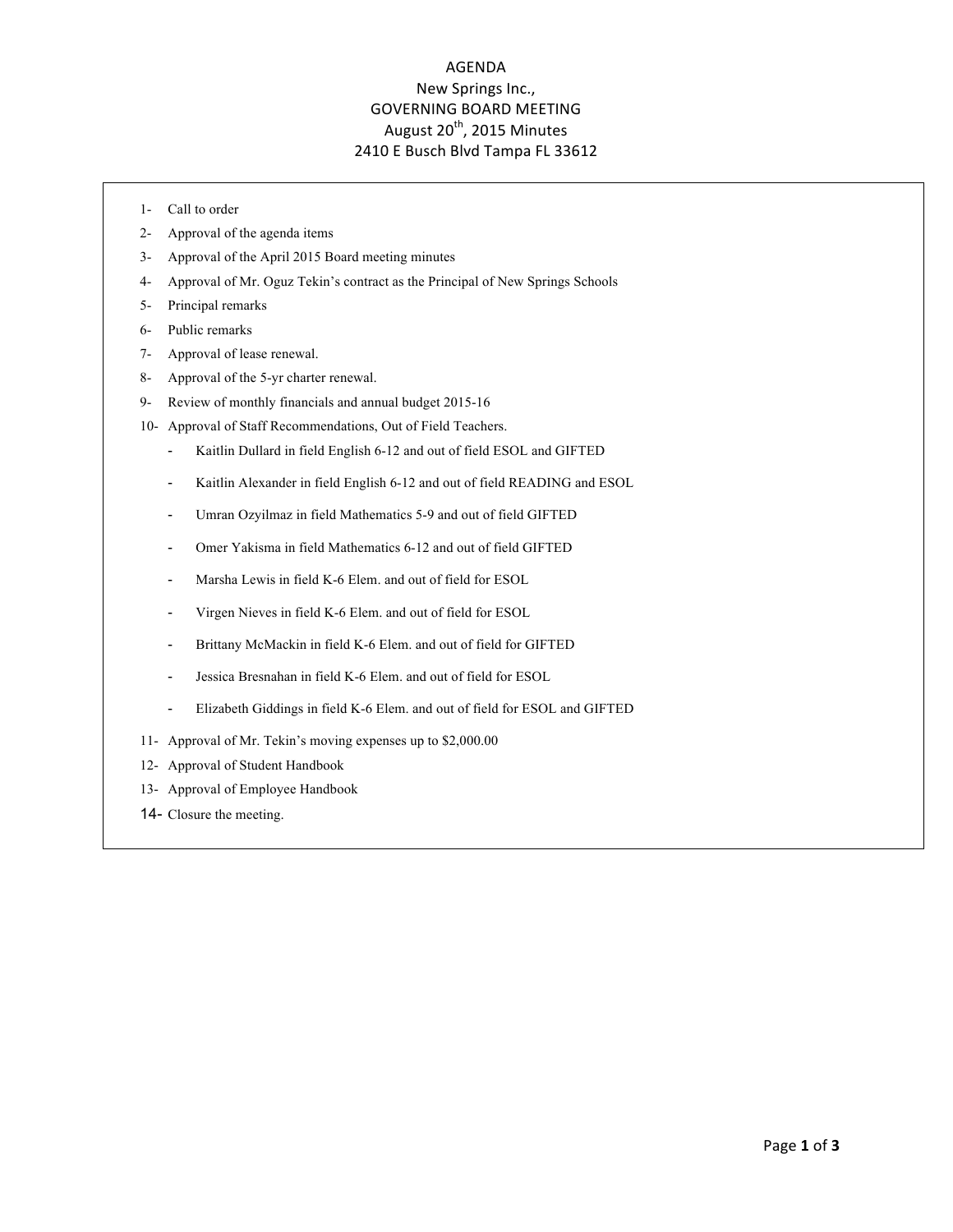## AGENDA New Springs Inc., **GOVERNING BOARD MEETING** August  $20^{th}$ , 2015 Minutes 2410 E Busch Blvd Tampa FL 33612

Additional Information New Springs Inc. Thursday, August  $20^{th}$  2015 6:00pm Board Members Dr. Necmettin Yildirim, Mr. Sener Gultekin, Mehmet Sefik Yersel, Dr. Yalcin Akin

## **Issues/ Items motioned voted on by Governing Board Members:**

- **1.** The Board meeting was called to order at 6:35 pm by Dr. Yildirim
- **2.** Dr. Yildirim moved to approve the August 20<sup>th</sup>, 2015 agenda items. Mr. Yersel 2<sup>nd</sup> the motion. **The board unanimously approved the agenda.**
- **3.** Dr. Yildirim moved to approve April  $3^{rd}$ , 2015 NSS board meeting minutes. Mr. Gultekin  $2^{nd}$  the motion. **The board unanimously approved April 3rd, 2015 NSS board meeting minutes.**
- **4.** Dr. Akin moved to approve Mr. Tekin hired as the new principal at New Springs Schools. Mr. Yersel 2<sup>nd</sup> the motion. **The board unanimously approved the Mr. Oguz Tekin to be hired as the new principal of New Springs Schools.**
- **5. Principal Remarks.** Dr. Yildirim opened the floor for Mr. Tekin.
	- Mr. Tekin talked about the following items;
		- Preplanning has started last week. There is a positive environment among the teachers as of now.
		- We have completed the orientation with the highest number of parent involvement since the school opened.
		- At this time, we are working on the consolidation progress to be completed. There is paperwork being completed regarding financials and district data.
		- Enrollment numbers,  $356$  as of August  $20<sup>th</sup>$ . Numbers will be updated once school starts.
- **6. Public Remarks.** No remarks were made.
- **7.** Dr. Akin moved to approve the renewal of the new 5-yr charter contract offered by Hillsborough County School District. Mr. Gultekin 2<sup>nd</sup> the motion. **The board unanimously approved the renewal of the lease contract for another 5 years.**
- **8.** Dr. Akin moved to approve the renewal of the lease contract. Mr. Gultekin 2<sup>nd</sup> the motion. The board **unanimously approved the renewal of the lease contract for another 5 years.**
- **9.** Dr. Akin moved to approve the budget for FY2015-16 for New Springs Elementary and New Springs Schools. Mr. Yersel 2<sup>nd</sup> the motion. **The board unanimously approved the budget for FY2015-16 for New Springs Schools.** Monthly financial reports (June 2015) have been reviewed by board members. There was no question on it.
- 10. Dr. Akin moved to approve the staff listing for 2015-2016 school year. Mr. Gultekin 2<sup>nd</sup> the motion. The **board unanimously approved the staff listing for 2014-2015 school year.** Dr. Akin moved to approve out of field teaching assignments. Mr. Yersel 2<sup>nd</sup> the motion. The board **unanimously approved out of field teaching assignments.**
- 11. Dr. Akin moved to approve for reimbursing Mr. Tekin's moving expenses up to \$2,000. Mr. Yersel 2<sup>nd</sup> the motion. **The board unanimously approved reimbursing Mr. Tekin's moving expenses up to \$2,000.**